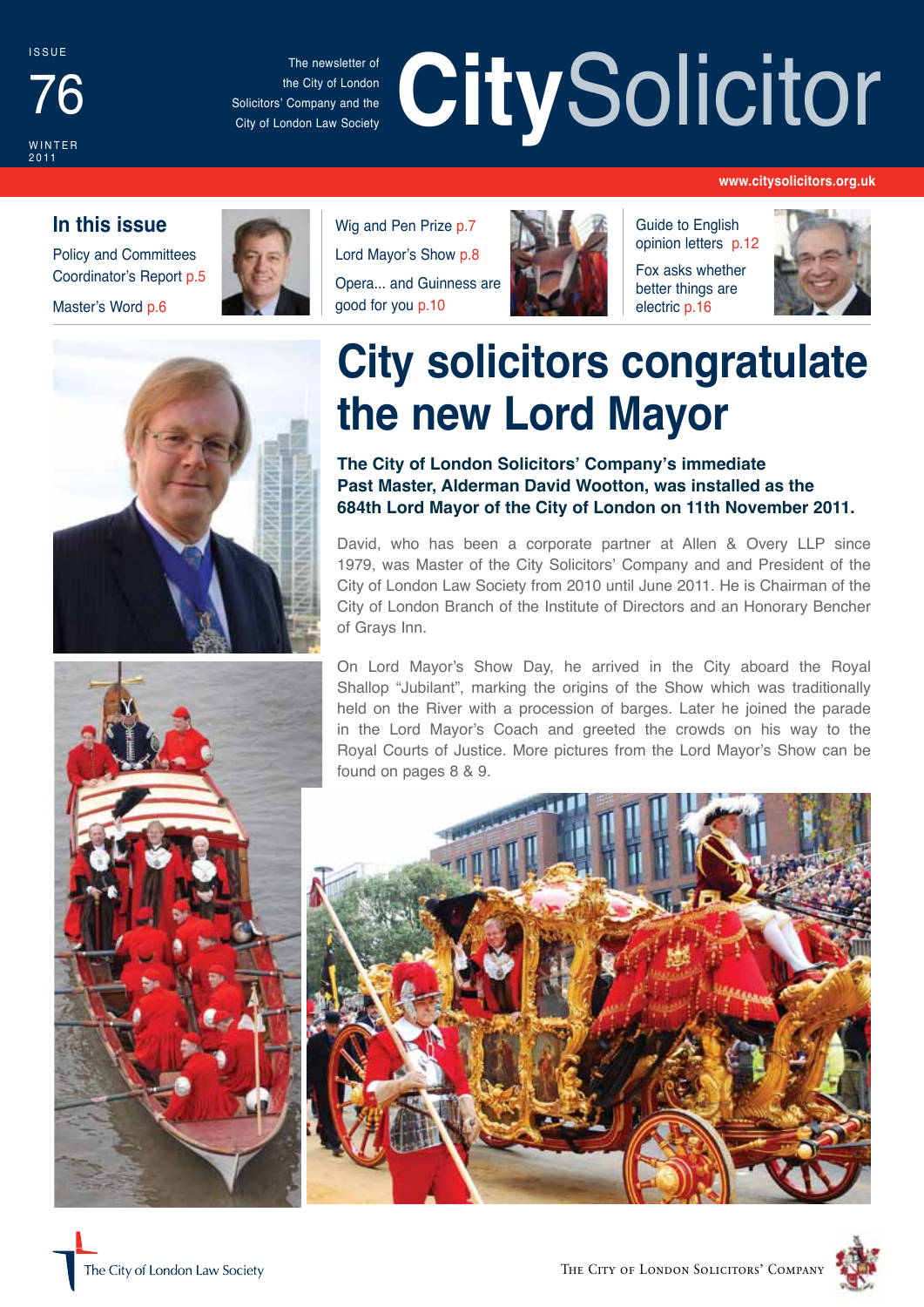### **City**Editorial

2011 has given City solicitors much to think about. It has been an interesting year, and one of contrasts. It is easy to become reflective at the end of it, but reflection is valuable only when it provides guidance, for both the present and the future. And it is guidance that your Editorial Board desires.

*City Solicitor* is a unique publication: it is the only publication dedicated to the City profession. It is usually packed with contrasting pieces – witness in this edition alone, Geoffrey Yeowart's most informative introduction to the Guide to English Opinion letters, a full colour pictorial report of the Company's participation in the Lord Mayor's Show, and Lionel Rosenblatt's charming essay on his operatic experiences at Wexford. The powerhouse content remains the reports of the professional committees – only a taster in this edition but of course much more activity in the first half of the year.

We now go out to a large and diverse readership. Diverse in their areas of interest and specialty, in their time spent in the City profession, and in their connection with the more ceremonial activities of the Company. The Master explains with his usual eloquence why the Livery Company is interesting and relevant to all of us in the City profession. And we cannot let this Editorial pass without recording our heartfelt congratulations to the new



Lord Mayor of London, Past Master Alderman David Wootton, with our sincere wishes for the greatest success in his year at the Mansion House.

And finally, back to the reflection. We want *City Solicitor* to be a reflection of the City profession. Please help us, readers, to be your looking glass. We always welcome feedback on our publication, we always crave newsworthy copy, and we always encourage personal contributions, on just about any subject. We want to fulfil our unique mandate, but value your input in doing so. Best wishes from your Editorial Team for 2012.

*John Abramson, Editor,* 

#### **Clerk to the Company & Secretary of the City of London Law Society**

#### **Neil Cameron**

4 College Hill, London EC4R 2RB Tel +44 20 7329 2173 Fax +44 20 7329 2190 mail@citysolicitors.org.uk

#### **Editorial board**

#### **John Abramson**

4 College Hill, London EC4R 2RB Tel +44 20 7329 2173 Fax +44 20 7329 2190 mail@citysolicitors.org.uk

#### **Elizabeth Thomas**

4 College Hill, London EC4R 2RB Tel +44 20 7329 2173 Fax +44 20 7329 2190 mail@citysolicitors.org.uk

#### **Copy deadlines 2012**

Spring 2nd March 2012 Summer 15th June 2012

#### **City of London Law Society – Committee Members**

**President** The Master

**Chairman** A.F. Douglas

**Chief Executive** D. Hobart

**Secretary** N.A. Cameron

**Administrator** Mrs E.J. Thomas, B.A.

**Policy & Committees Co-ordinator** R.S. Leeder

† Ex-officio as members of the Council of The Law Society

**www.citysolicitors.org.uk**

**Committee CHAIRMAN** PRESIDENT † P. Barnes † R. Bourns † S.W. Davis Miss S. Hawes N.M.L. Hughes V.T. Keaveny C. Martin † D.A. McIntosh, QC (Hon) † Miss C. McConnell A.G. Murray-Jones Ms J.C. Palca M.C. Roberts, B.A Ms C.F. Usher M.A. Webster

#### **City of London Solicitors' Company – Court of Assistants**

**Master** Alderman J.R.C. White, T.D.

**Senior Warden** M.C. Roberts, B.A

**Junior Warden** D.A.McIntosh, QC (Hon)

**Stewards** V.T. Keaveny Alderman Mrs C.F. Woolf, C.B.E.

**Full Assistants** Past Master Miss K.D. Richardson, M.A. Past Master W.J.L. Knight Past Master Ms A.L. Marks Past Master Alderman Sir David Lewis Rt. Hon. The Lord Mayor Past Master Alderman D.H. Wootton J.M. Abramson N.M.L. Hughes Dame Janet Gaymer, QC (Hon), D.B.E. R.J.L Jones Alderman D. Graves

**Chairman of CLLS** A.F. Douglas

**Additional Assistants** Professor J.R. Salter C. Medvei

#### **Ex-Officio Assistants Past Masters**

J.H. Snaith P.J. Purton, O.B.E., L.M.R.T.P.I. D.F. Gray, M.A. E.P.T. Roney, C.B.E.,M.A. Sir Max Williams M.H. Sheldon, C.B.E.,M.A. K.S.G. Hinde, O.B.E., T.D.,M.A. J.A.E. Young, LL.B. D.L. Biddle, M.A. R.H.V. Dixon, M.A. J.A. Rowson Sir Christopher Walford, M.A., D.C.L. His Hon. Harvey Crush S.N. Beare, M.A., LL.B. W.L. King, M.A. R.D. Fox, M.A. M.R. Mathews, M.A. Alderman Sir Robert Finch M.J. Cassidy, C.B.E., B.A.,M.B.A., Dep. J.E. Hume B.J. Greenwood, LL.B. A.J.C. Collett, LL.B. N.C.C. Bamping, LL.B.

**Clerk** N.A. Cameron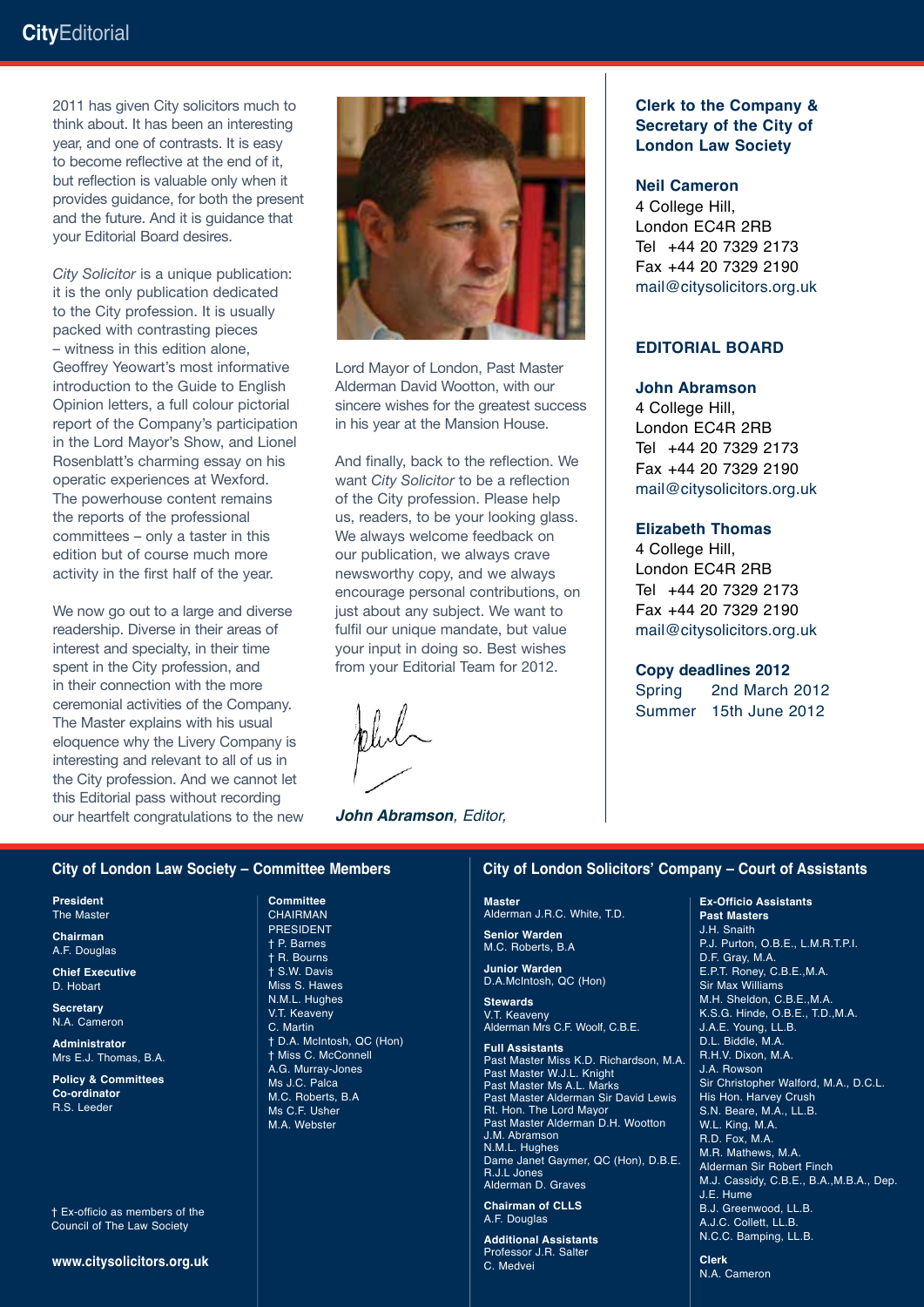### **Dates for 2012**

#### **The City of London Solicitors' Company**

**Mon. 9th Jan. General Purposes Committee**, at the Company's offices at 4 College Hill, EC4 at 5.00p.m.

#### **Mon. 16th Jan.**

**\* Court meeting** at 4.30 p.m. followed London Law Society/Chairmen of 6.45 p.m. L

#### **Mon. 6th Feb.**

**Royal Regiment of Fusiliers**, H.M. Tower of London. 6.45 p.m. Reception Guests. L.

#### **Mon. 5th Mar.**

**Inter-Livery Duplicate Bridge Competition** at Drapers' Hall,

**Thurs. 8th Mar. General Purposes Committee,** at the Company's offices at4 College Hill, E.C.4. at 3.30 p.m.

#### **Thurs. 15th Mar.**

**New Members' Event**, Old Bailey, E.C.4.

#### **Wed. 21st Mar.**

**Banquet**, Mansion House, at

#### **Fri. 23rd Mar.**

**United Guilds' Service,** St. Paul's Cathedral at 11.30 a.m. followed by Close, EC1. Liverymen.

#### **Mon. 26th Mar.**

\* **Court meeting** at 11.00 a.m.

#### **Mon. 14th May**

**Court meeting** at 5.30 p.m. Annual Service at 6.30 p.m. H.M.

#### **Wed. 16th May**

Holland, Northwood, Middlesex.

#### **Thurs. 17th May**

**Inter-Livery Golf** - Prince Arthur Cup. Walton Heath.

**Fri. 18th – Mon. 21st May** Visit to Treguier.

**Wed. 13th June Legal Charities Garden Party**,

#### **Mon. 18th June**

**Court meeting** at 4.30 p.m. Annual General Meeting and Champagne Reception at 5.30 p.m. at Tallow

#### **Mon. 25th June**

**Election of Sheriffs**, Guildhall, noon. Followed by lunch at venue to be arranged. Liverymen.

#### **Thurs. 6th Sept.**

**General Purposes Committee** at the Company's offices at4 College Hill,

#### **Thurs. 20th Sept.**

\***Court meeting** at 4.30 p.m. followed

#### **Thurs. 27th Sept.**

**SOLACCSUR Golf Day**.

#### **Mon. 1st Oct.**

**Election of Lord Mayor**, Guildhall, 11.45 a.m. followed by lunch at venue to be arranged. Liverymen.

#### **Thurs. 1st Nov.**

Company's offices at4 College Hill, EC4 at 5.00 p.m.

**Sat. 10th Nov. Lord Mayor's Show.**

#### **Mon. 19th Nov.**

**\* Court meeting** at 11.00 a.m.

#### **Tues. 27th Nov.**

Throgmorton Street, EC2 at 7.00 p.m. Liverymen and Guests. D.

#### **The City of London Law Society**

#### **Wed. 22nd Feb.**

**† Committee of the City of London Law Society** at 11.00 a.m.**† Carvery Lunch** at 1.00 p.m.

#### **Wed. 18th April**

**† Committee of the City of London Law Society** at 11.00 a.m.**† Carvery Lunch** at 1.00 p.m.

#### **Wed. 13th June**

**† Committee of the City of London Law Society** at 11.00 a.m.**† Carvery Lunch** at 1.00 p.m.

#### **Mon. 18th June**

**Annual General Meeting and Champagne Reception** at 6.00 p.m. Hill, EC4.

#### **Wed. 19th Sept.**

**† Committee of the City of London Law Society** at 11.00 a.m.**† Carvery Lunch** at 1.00 p.m.

#### **Wed. 28th Nov.**

**† Committee of the City of London Law Society** at 11.00 a.m.**† Carvery Lunch** at 1.00 p.m.

**\* At Cutlers' Hall, Warwick Lane, EC4.**

**† At Butchers' Hall, Bartholomew Close, EC1.**

**For the assistance of members, the dress for evening functions is indicated in the programme as follows:**

- **E Evening Dress (white tie)**
- **D Dinner Jacket (black tie)**
- **L Lounge suit**

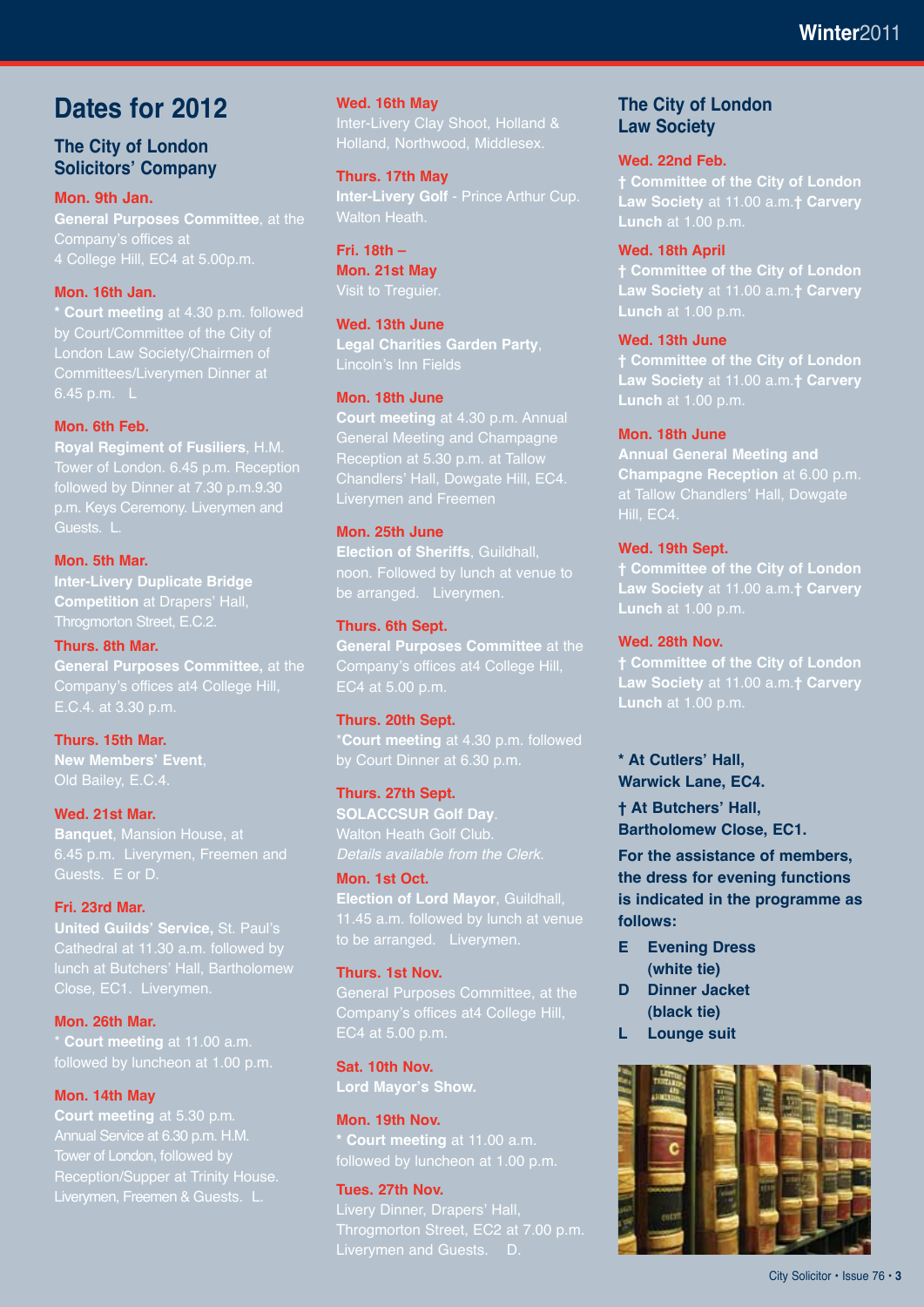#### **Training Committee**

The key issue for the Committee continues to be the Joint Review of Legal Education and Training being run by the SRA, the Bar Standards Board and ILEX Professional **Standards** 

The Committee is tracking the work on the Review via the Review's dedicated website (www.letr.org.uk).

The researchers working on the Review are conducting a "literature review" of best practices in legal education across the world as well as looking at ethnicity and diversity issues within the "legal workforce" (that is, all suppliers of legal services whether solicitors or not and whether qualified or not).

The timetable for the Review means that concrete information will begin to come out of the Review in the New Year and the Committee will continue to monitor developments.

For now, CLLS members are recommended to see the Note on the Review which the Committee has posted on the CLLS website and to visit the Review's website (address above).

Interested parties will be able to register their contact details through the website, allowing them to comment on documents and other items posted. Alternatively, anyone wishing to email the research team rather than use the website can contact them at letrbox@ letr.org.uk.

If any CLLS member does send comments direct to the Review's website, the Training Committee would be interested to know the views expressed. If members are willing to share their views, please send them by e-mail to the Chair of the Training Committee, Tony King at tony.king@ cliffordchance.com

*Tony King, Chairman, Clifford Chance LLP*

### **Professional Rules & Regulation Committee**

The PR&RC has continued to be active on a number of fronts. In the summer, it had made a number of suggestions to the SRA for last minute changes to the new Code. Ultimately, these were not accommodated by the SRA, apparently because the LSB was not prepared to accept changes. However, many of the points made will be revisited when the SRA considers its first revision of the Code in early 2012. In the meantime, the SRA has confirmed that:

- (i) Outcome 7.10 (outsourcing) is not intended to apply to use of the bar or foreign law firms; and
- (ii) For the purposes of Outcome 1.6, "clients" does not include former clients.

The PR&RC has also continued to make representation to the SRA concerning the Relationship Management programme. In particular, we have addressed the continuing need for the SRA to have sufficient staff with material experience of "City" work. We have also expressed the view that firms will be reluctant to have a fully open dialogue with Relationship Managers if there is a risk that they might then join a competing firm, taking know-how learned from such discussions with them for the benefit of their new employer. The ball is with the SRA on both issues.

The PR&RC has also been feeding suggestions into the SRA for the purposes of its review of its regulation of international practice. We will be submitting a substantive response to the consultation which has now been launched.

Another issue we have reviewed is the SRA requirement for information on first tier complaints. That has elicited from the SRA clarification to the effect that it only seeks information in respect of complaints where the firm's formal complaints procedure has been invoked. In addition, they are only interested in complaints in respect of work done in England & Wales, not overseas.

*Chris Perrin, Chairman, Clifford Chance LLP*

#### **Land Law Committee**

Over the last few months we have dealt with the following topics and projects:

- We have established a sub-group to produce a standard rights of light agreement to provide a starting point for negotiation of these documents which have received increased attention as a result of recent decisions such as *Heaney*. We have involved insurance brokers in the consideration of this document.
- We have noted the Law Commission's report on easements, covenants and profits a prendre and have welcomed its general recommendations.
- We are monitoring the progress of the initiative by the British Property Federation for the production of a standard lease based on the Land Securities "Clearlet" Lease.
- We are re-considering the draft insurance provisions for inclusion in leases which we issued a few years ago and which appear on the Committee's page of the CLLS website.
- We have debated the consequences for interpretation of the Landlord and Tenant (Covenants) Act 1995 created by the decision in *K/S Victoria v House of Fraser*. We will continue to monitor the application of this case which appears to have created uncertainty in a number of areas as well as certainty in others.
- We have continued to consult on the final form of the new edition of the CLLS Certificate of Title and hope to bring this project to fruition in early 2012.

*Nick Brown, Chairman, CMS Cameron McKenna LLP*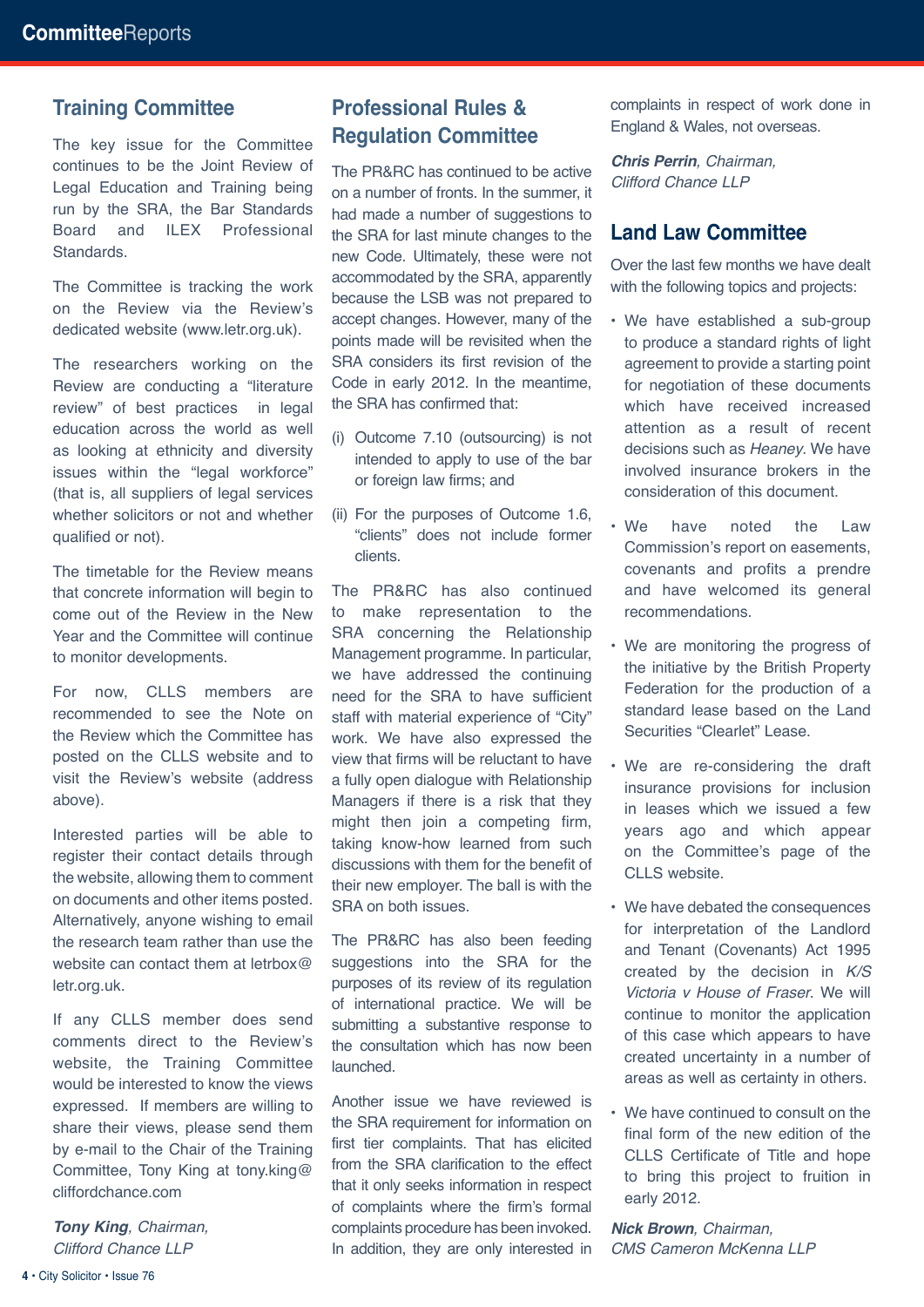# **Policy and Committees Coordinator's Report**

### **Common European Sales Law ("CESL") proposal**

On the European contract law front, as mentioned previously, the European Commission (on 11 October 2011) released a "Proposal for a Regulation of the European Parliament and of the Council on a Common European Sales Law". (See http://ec.europa.eu/justice/newsroom/ news/20111011\_en.htm for the proposed Regulation and other accompanying documentation.)

On 10 November the Law Commission and the Scottish Law Commission published a joint document entitled "An Optional Common European Sales Law: Advantages and Problems. Advice to the UK Government" – (http://www. justice.gov.uk/lawcommission/docs/Common\_European Sales Law Advice.pdf). The advice contained an in-depth analysis of the proposal, and identified the proposal's most problematic issues as being "whether the CESL should be confined to cross-border sales; language; the right to terminate; damages for distress and inconvenience; telephone selling; and doorstep selling."

In order to be adopted, the proposal must be approved by the European Parliament and the Council of Ministers.

The CLLS is continuing to work closely with the MoJ and other stakeholders on this issue.

### **The Legal Education & Training Review continues**

The CLLS Training Committee recently published a briefing note which sets out some background on the Joint Legal Education & Training Review of the SRA, the Bar Standards Board and ILEX Professional Standards (the "Review"). (See http://www.citysolicitors. org.uk/Default.aspx?sID=968&lID=0 for the note and associated documents). As the note states, "the project itself will fall broadly into two parts: (a) scoping the current and likely future legal services sector to 2020, and (b) identifying the key skills and training needs within the sector, making recommendations for legal education and training accordingly."

### **Proposed EAPO Regulation criticized**

In September, the Financial Law and Litigation Committees responded to the Ministry of Justice's consultation paper "Proposed EU Regulation creating a European Account Preservation Order to facilitate cross-border debt recovery in civil and commercial matters - How should the UK approach the Commission's proposal?".



(See http://www.citysolicitors.org.uk/FileServer.aspx? oID=1063&lID=0 and http://www.citysolicitors.org.uk/ FileServer.aspx?oID=1065&lID=0 for the separate responses.)

The consultation paper sought views on whether it is in the UK's national interests to be a party to the Regulation, i.e. whether the UK should opt in to the proposal or not and/or be party to the forthcoming negotiations. The paper also sought views on the proposal's specific provisions. Both Committees raised serious concerns about the proposal's current form, and recommended that the UK not opt in to the proposal (for the current stage at least).

In October, the Government stated that it had "decided that the UK should not opt in to the [European Commission's proposed Regulation] now", although "it intends to participate fully in the negotiations with the hope that sufficient changes will be made to enable a post-adoption opt in."

#### **Consultations**

In addition, some of the more recent consultations to which the CLLS Committees have responded have included:

DCLG: "Draft National Planning Policy Framework: Consultation"

Defra: "Consultation on a Draft National Policy Statement for Hazardous Waste"

FSA: "Guidance Consultation: Simplified Advice"

House of Lords Justice and Institutions Sub-Committee: "Inquiry into EU Criminal Procedure: Call for Evidence"

*Robert Leeder, Policy & Committees Coordinator, CLLS*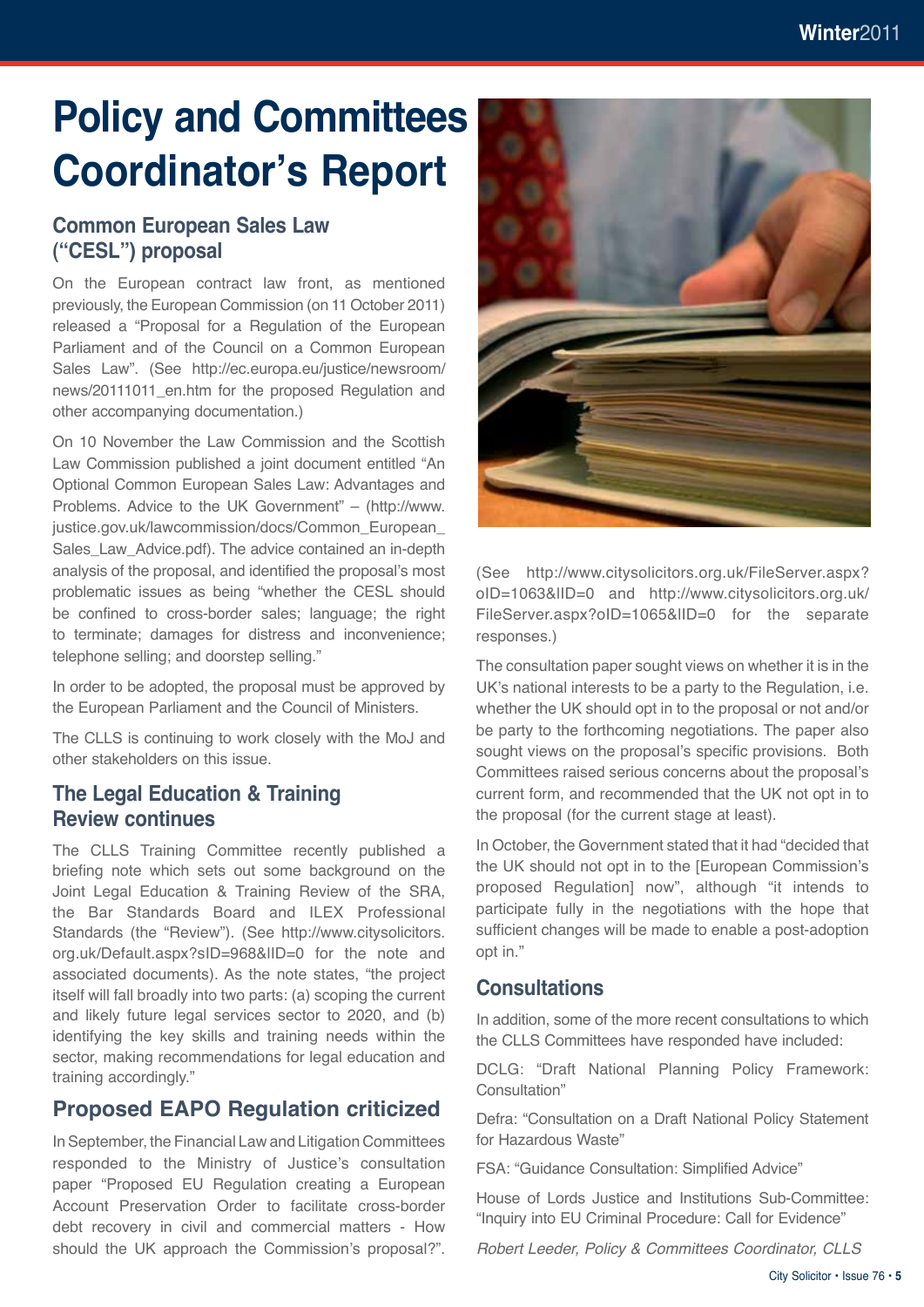

**John White, Master 2011/2012**

# **Why are City Solicitors Special?**

**We are the earliest, after the Master Mariners, of the Modern Livery Companies. From the end of the eighteenth century to the early twentieth century, no new Companies were created. However, in the last 50 years, well after us, there has been a demand from professions and new industry groups to become a City of London Livery Company. We are numbered 79th but the most recent is 108th.**

"I urge you to consider

joining the Livery

Company in addition."

Our uniqueness is that, unlike the other older companies and the ones created in the last 100 years, we are still linked in membership terms to the City of London. Our members must have practised or must currently practise within the City of London or within a mile of the Bank of England. (We have, however, recently added neighbouring areas east of the City to which some City firms have relocated, such as Spitalfields and Canary Wharf.)

The other Livery Companies generally

recruit members nationally due to industry, professional and trade links, as well as through old family ties. So we can be rightly proud that we are really "City Solicitors",

rather than solicitors who have joined a City of London Livery Company.

Originally, before the creation of trade and professional bodies, Livery Companies set the entry requirements for being recognised as proficient, and a mark of proficiency was to be allowed to wear the distinctive clothing, "Livery", of that trade or professional group so as to be easily recognised. Livery Companies also set up charitable funds to support their members and their dependents in times of illness, death and other financial difficulties.

Although we did not set the entry requirements to our profession, we quickly became involved in professional matters relating to City legal work and developed a strong local law society, with specialist committees of practitioner members covering all of our main areas of expertise, as well as training and on-going education. This law society element has been so successful, that a few years ago we spun off, as an independent body, the City of London Law Society, which has its own Chairman and Chief Executive and allows corporate membership. But there are still very strong links between the two: the Livery Company and the Local Law Society.

The distinction is that the Livery Company concentrates on the social, traditional and charitable activities. As the Livery Company

> we run formal dinners in historic surroundings where we bring together people important to our profession; we have informal events for City solicitors to socialise and make

new friends in the profession; we raise money for charity and spend this in support of the less fortunate, especially where we can make a difference in training and education; and we support the Lord Mayor and Sheriffs in their role of promoting City business and City professions.

Why am I writing about this? Many of our readers are now just members of the City of London Law Society through the corporate membership route. I urge you to consider joining the Livery Company in addition. Every organisation needs regular regeneration to remain active. To signify the importance of the status of being "clothed in the Livery" which relates to the concept of being proficient to practise one's profession or trade in the City, all Liverymen have first to become Freemen of the City of London. So once you become a member or "Freeman" of our Company,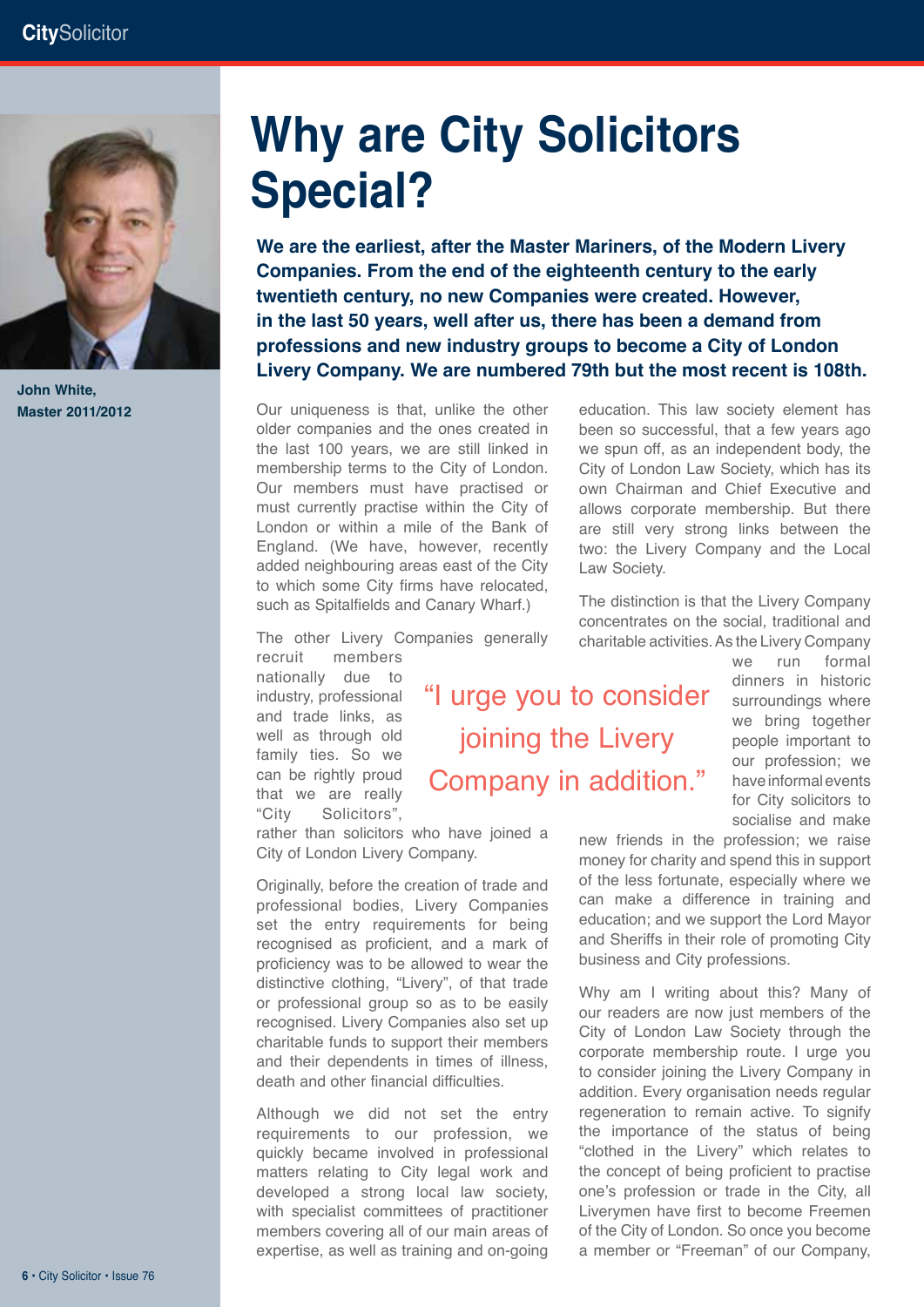you must then become "Free" of the City to become a "Liveryman" (which term equally applies to women and men). None of these steps is difficult and our Clerk, Neil Cameron, can easily help and guide you through the process, including helping to make your appointment for the Freedom Ceremony at the City of London Corporation.

As with joining many clubs, there is a joining fee of £400, but this is reduced to £300 for those aged 35 or under and you receive your silver gilt Livery medal and your first Livery dinner at our expense.

I encourage you to join. We have fun. Highlights in my year as Master have been or will be: summer Champagne party at Tallow Chandlers' Hall; Burgundy, Bordeaux and Rhone wine tasting; tour of the Olympic Park and supper at Pizza Express; 4 day Champagne tour to Rheims; Livery Dinner at Carpenters' Hall with LJ Heather Hallett; Committee and Livery Dinner at Cutlers' Hall; dinner at the Royal Fusiliers' Mess, Tower of London, and the Keys Ceremony; reception and tour of the Old Bailey; Mansion House Banquet with LCJ Igor Judge and the Lord Mayor; annual service at St Peter ad Vincula, Tower of London, followed by supper at Trinity House; weekend trip to Brittany to celebrate St Yves, our Patron Saint, with good food, wine and company. As to be expected of solicitors, we know our wines and run a good cellar, which you will enjoy at our dinners.

Be clothed as a "City Solicitor"!

*From right to left, Tim West is pictured with Kim Archer, President of the City of Westminster and Holborn Law Society, Alasdair Douglas, Chairman of the City of London Law Society and Alderman John White, Master of the City of London Solicitors' Company.*



# **Wig & Pen Prize 2011**

The Wig & Pen Prize is awarded each year by the City of London Law Society and the City of Westminster and Holborn Law Society for pro bono legal work by a young solicitor, less than five years qualified.

Winners hold the prestigious Wig & Pen Inkstand for one year and are awarded £1,000 for the charity or project of their choice.

This year's winner is Tim West of Ashurst LLP for his work with a number of organisations including: Toynbee Hall Free Legal Advice Centre, where, in addition to volunteering he also encouraged his colleagues to get involved and set up a new rota system.

Tim has also been responsible for establishing Ashurst's relationship with Reprieve, the legal action charity which uses the law to enforce the human rights of prisoners from death row to Guantanamo Bay and has secured Ashurst as a legal partner to Advocates for International Development (A4ID), an international charity which facilitates the provision of pro bono legal advice from law firms to development organisations in developing countries.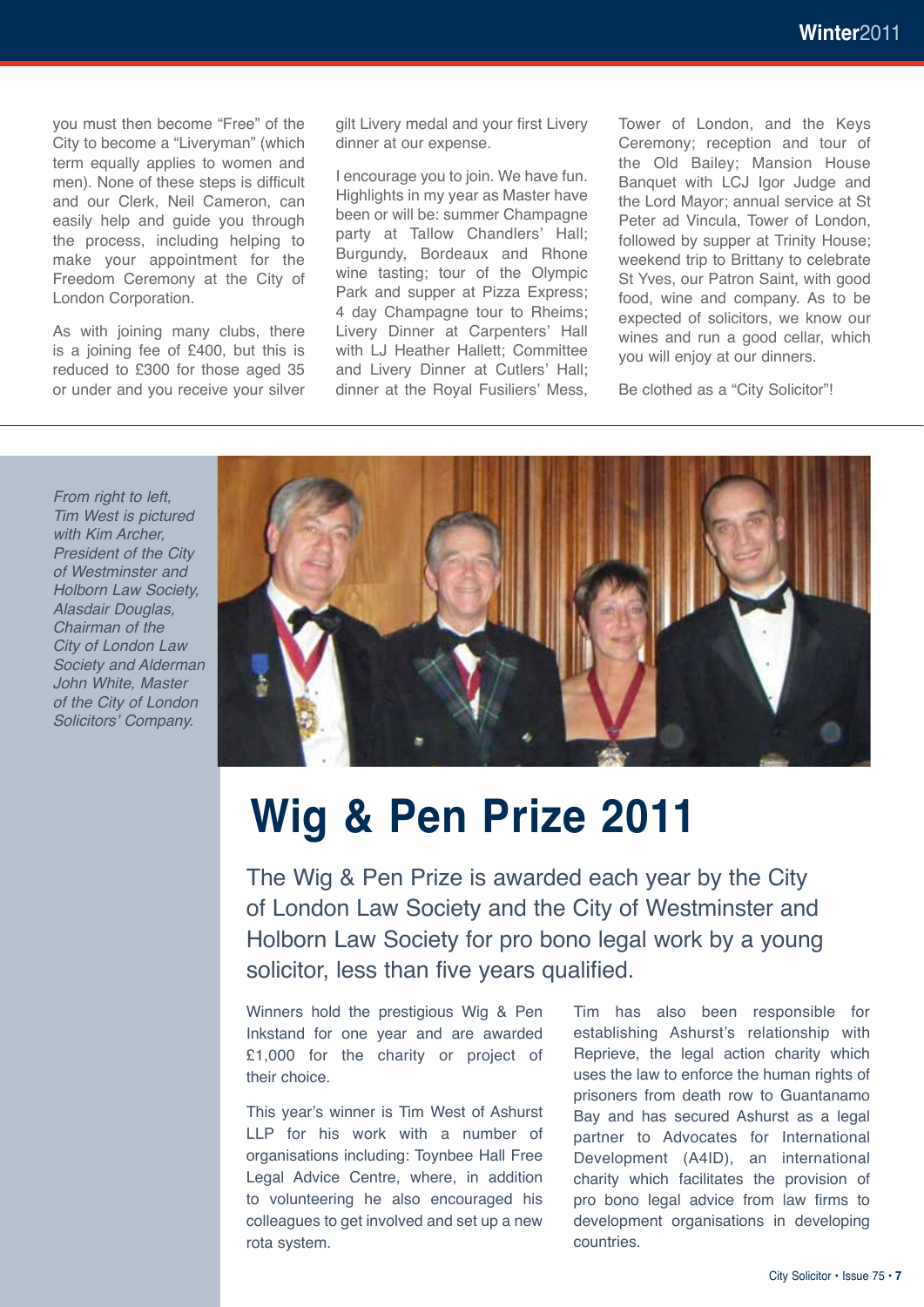

# **Lord Mayor's Show 12th November 2011**

The City of London Solicitors' Company had a special reason to celebrate at this year's Lord Mayor's Show as their own Past Master, Alderman David Wootton was sworn in as Lord Mayor. As David will be the London 2012 Lord Mayor, the Company entered into the spirit of the day with a colourful array of costumes depicting "The Animal Olympics".

Once again the Company was pleased to work with Harlesdenbased Mahogany Carnival who provided spectacular costumes representing sprinting gazelles, synchronised swimming swans, equestrian eventers as well as Olympic flames and flags. Our thanks go to them and everyone else who took part.

**TWICE A CITION RAST A CIV**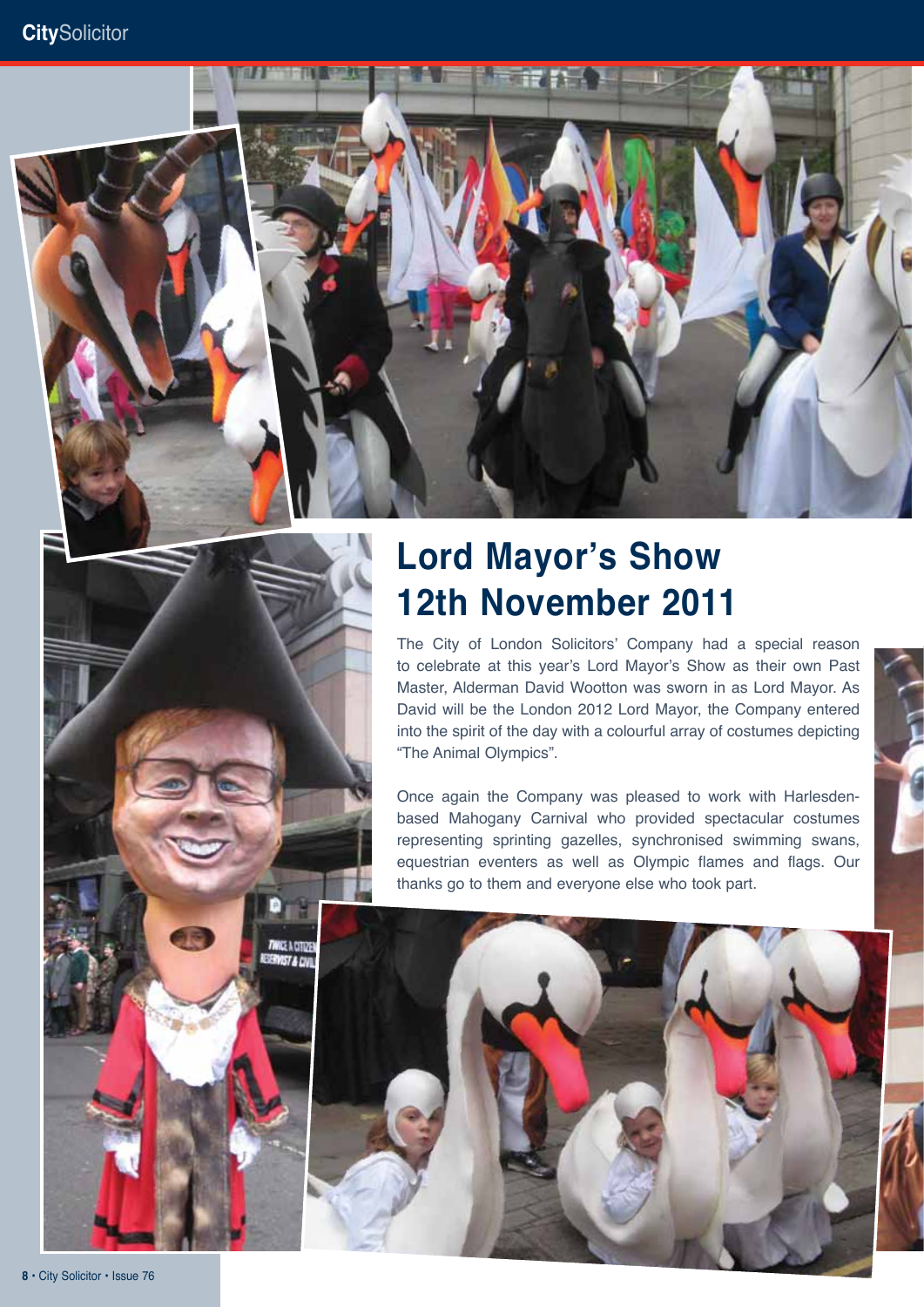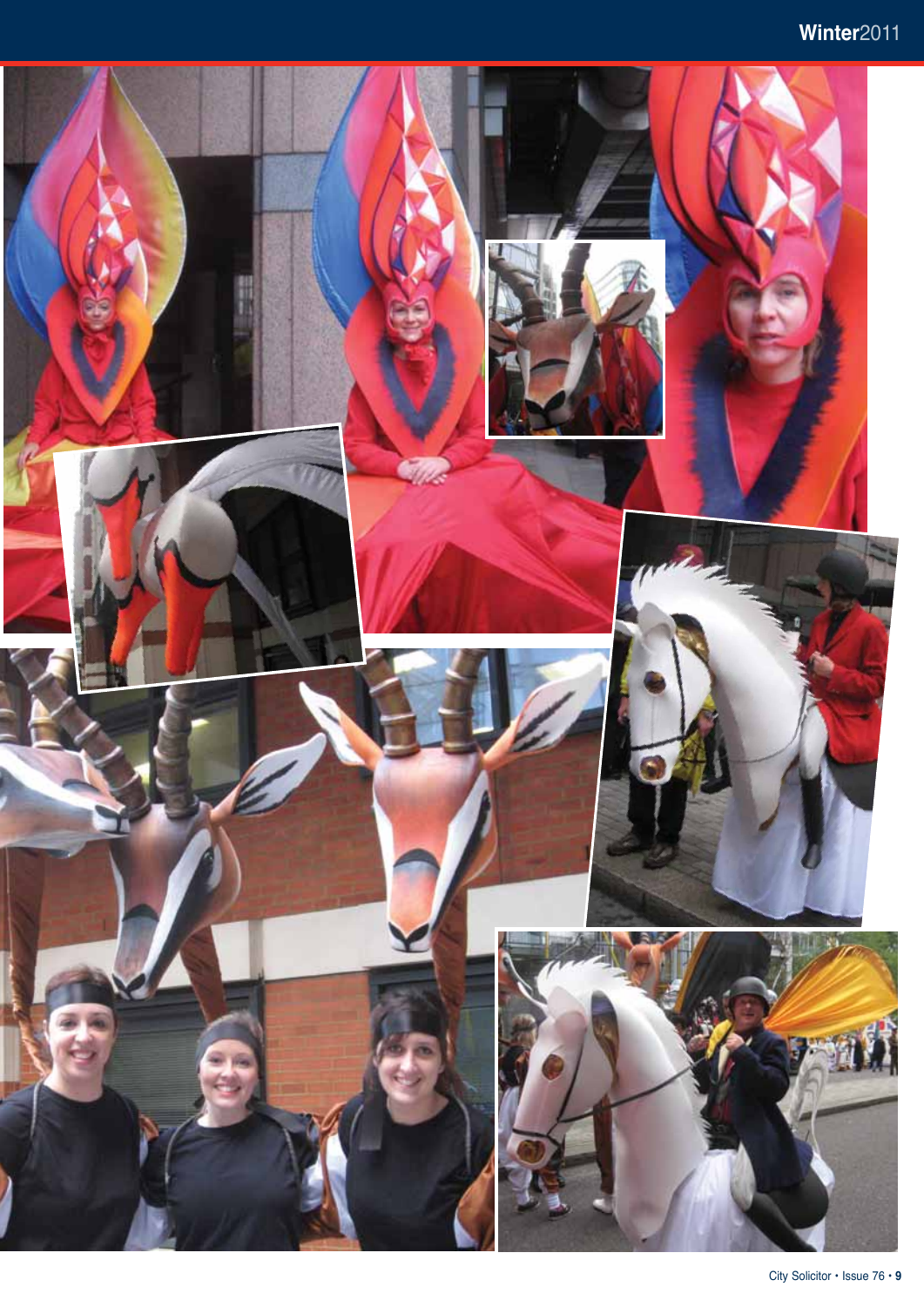

**Lionel Rosenblatt, Salans LLP, Liveryman**



# **Opera ... and Guinness are good for you**

**I have been transported by opera since 1966, following a performance at the Royal Opera House of those "terrible" twins, Cavalleria Rusticana and I Pagliacci. As an impressionable 16 year old, I was 'persuaded' as part of my education, as my father put it, to go to the opera for the first time.**

I was a perfectly normal teenager - Presley, Buddy Holly, the Cavern for the Beatles in the early 60s - I had no interest in classical music, let alone opera. I did everything I could to persuade Dad that a night away from Liverpool and "our mum" would be much better spent hitting the high spots down the King's Road or at a nightclub in Carnaby Street, where there might be the chance to check out the migration of the Mersey beat to what we used to call "the Smoke".

My father's love of opera prevailed and, when the lights dimmed and the curtain rose on Easter morning in a Sicilian village, a magical Zeffirelli production, I did not immediately realise I was witnessing a life changing event. Some 3 hours later as the curtain fell following Canio's violent stabbing of his unfaithful wife, Nedda, and her lover, Silvio, with the final words still

ringing in my ears, "la commedia é finita!", I knew immediately that my passport to more of the same required a place at a London University to read law and follow my ambition to become Perry Mason, and sufficient A Levels to achieve those ambitions. In 1968, with a place at LSE secured, my opera (and legal) journey began.

I have seen opera all over the world and attended many festivals, some occasionally and others a regular rendezvous. One of those calling me back annually is a festival held in the bottom right-hand corner of Ireland, in a most unprepossessing setting for opera that you are ever likely to stumble across, Wexford. A town of no more than 12,000 inhabitants has little in way of a musical tradition and little reason for anybody to return. This was until Dr Tom Walsh decided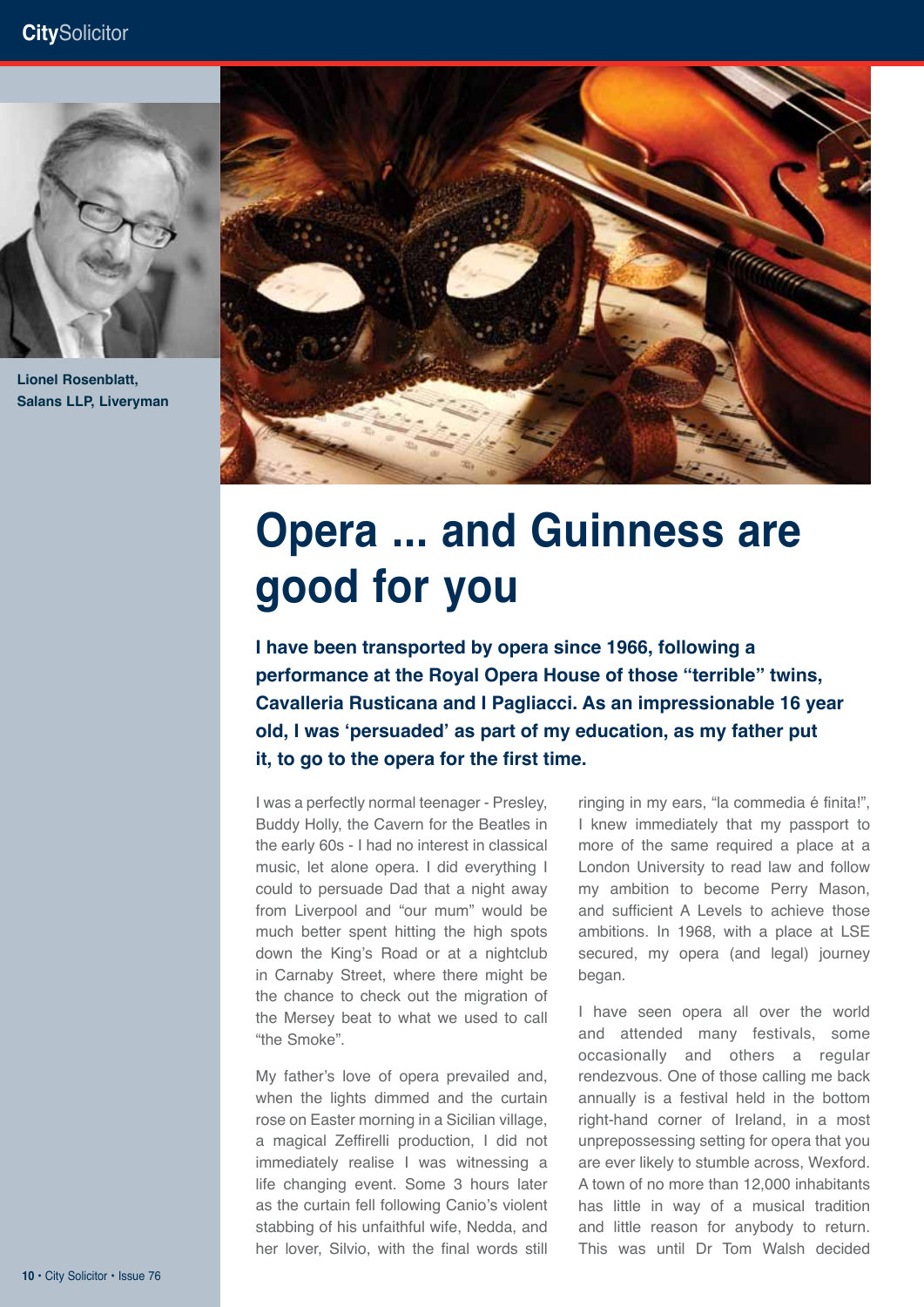that the decaying Theatre Royal, with seating for an audience of 440, should hold an annual international opera festival. The inaugural festival, with a performance of Balfe's 'The Rose of Castile', took place in 1951, and it has just held its 60th anniversary.

When I first went in the early 80s, the Theatre Royal remained little changed. It stands in a cobbled street resembling Coronation Street. with terrace houses on either side. The festival relied on volunteers to man the bars and act as ushers. These volunteers are integral to the operation of the festival and remain so to this day. The festival belongs to the town, and the charm and the good nature of the people entice you back to sample again its unique atmosphere.

The Theatre Royal was demolished and the magnificent Wexford Opera House built in its place (in the same street), witnessing its first festival in October 2008. The changes over the years have produced improved productions, some wonderful singers, more recently the Maltese Tenor, Joseph Calleja, and Juan Diego Florez, then at the very dawn of their careers.

The festival presents a mix of opera scenes/short works, orchestral and choral concerts and recitals. There is a gala concert featuring many of the artists performing in the festival presenting their own choice of arias. Also, three staged works of neglected operas which, as the Artistic Director stated in this year's programme, 'by performing them, giving them another chance to become better appreciated". The general view was that this invariably produced a hit, a miss, and an "okay". With this success rate, being unable to anticipate in advance "the hit", woe betide you if you only went to one or two of the operas ...

For its 60th anniversary, Wexford presented Ambroise Thomas' La Cour de Celimene, Roman Statkowski's Maria, and Donizetti's Gianni di Parigi. Because of pressures on time, I had to live dangerously and was able to attend just the gala and two of the operas, forsaking the Donizetti. The Thomas, better known for his Mignon and Hamlet, proved to be a frivolous soufflé. The music was attractive, the story of a heartless coquette and a suitor only interested in her money. The sets and costumes were a riot of colour, conjuring up an evocative and decadent French society. The emergence of two excellent Irish singers is good to report. The coloratura soprano of Claudia Boyle as the Countess , and the fine bass of John Molloy. At curtain, the audience repaired for a Guinness ... or three ... in fine mood, untroubled otherwise by this slight, though attractive, piece.

The melodrama that is Roman Statkowski's (1859-1925) Maria is virtually unknown in the UK. The composer is hardly better known. Its first-ever production outside Poland, a gloomy plot, contrasts two fathers' love for their children, Maria and her husband, Waclaw. Waclaw's father is Count Palatine, who had bigger ideas for his son than marrying the

daughter of the District Governor. He engages his son in repelling a Tatar invasion whilst arranging for the murder of Maria. The Wexford chorus and orchestra performed this romantic score with great feeling. There was some exceptionally heroic tenor singing from Rafal Bartminski as Waclaw, a singer capable of singing both softly and with thrilling top notes. Whilst the first act produced a choral Polonaise, concluding with a choral Mazurka, the second and third acts portray clear influences of Tchaikovsky and, in particular, in seeking to maintain dramatic continuity, melting one scene into another, clear Wagnerian influences. The love duet between Maria and Waclaw in the middle of Act 2 produces fine dramatic music, displaying much emotion, and I was certainly transfixed throughout the second and third acts. The view expressed during the interval that "Maria" would go down well in Poland was supplanted as it became something far more rewarding after the last two acts. If ever there is a chance to see it performed I would recommend it both for its orchestral and vocal writing. A most rewarding evening.

Next year, the festival will run from 24 October to 4 November 2012 and provides an eclectic mix of Italian, French and English works. Mercadante's 'Francesca da Rimini', Chabrier's 'Le Roi Malgré Lui', and Delius' 'A Village Romeo and Juliet' ... Wexford, a festival of music and laughter to refresh the spirits ... I can barely wait.

### **SENIOR PARTNERS DINNER**

The City of London Law Society held its 2011 Senior Partners Dinner at Guildhall in November. This year's speaker was Andrew Tyrie MP, Chairman of the Treasury Select Committee who addressed the group on the issue of Barriers to National Wealth Creation.

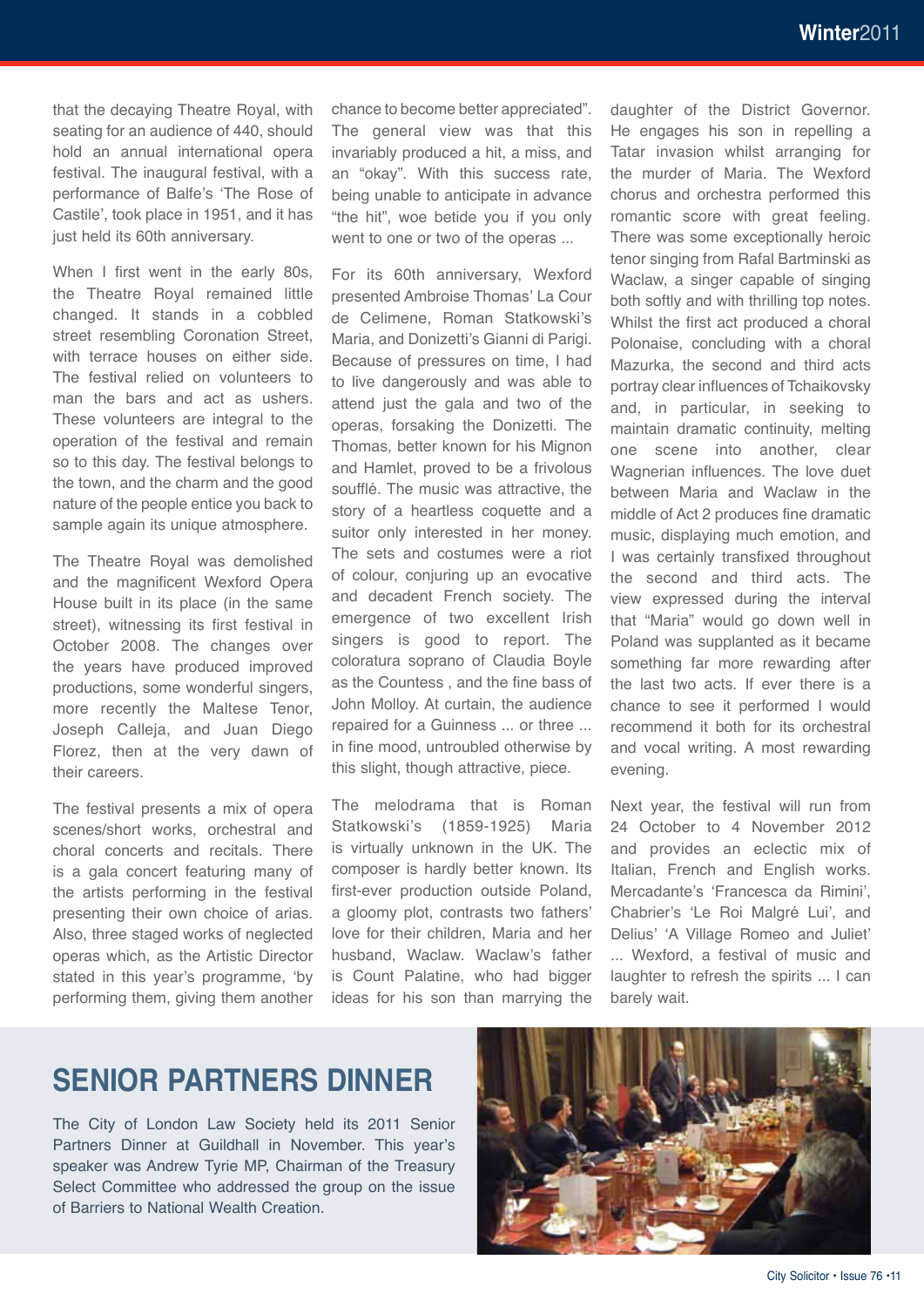

**Geoffrey Yeowart, Hogan Lovells International LLP & Deputy Chairman, CLLS Financial Law Committee**

# **Guide to English opinion letters in financial transactions**

The Financial Law Committee has issued a Guide to questions to be addressed when providing English law opinion letters in financial transactions. The aim of the Guide is to save time and costs spent in discussing which law firm should provide an opinion letter, what it should cover and who may rely on it. The Guide is available at www. citysolicitors.org.uk.

The Guide suggests twelve questions which a law firm practising English law should consider addressing when seeking or providing an opinion letter and explains the key considerations, including the professional conduct rules which must be observed. It does not lay down rules or a code of conduct. Each law firm is free to decide on its own policy for providing opinion letters.

The Guide is concerned primarily with opinion letters delivered by a law firm to its client or, at its client's request, to a third party, where the opinion is to be relied upon by its client or the third party (typically in fulfilment of a condition precedent to the completion of a financial transaction), or reference is to be made to the opinion in a public document or to obtain a debt rating. Written advice to a client for its sole use on points of law or on its legal position fall outside the scope of the Guide. This article outlines a few questions addressed by the Guide.

#### **What opinions are required, who should provide them and who may rely on them?**

It is appropriate to consider, before requesting another law firm to provide an opinion letter, whether, if the roles were reversed, the requesting law firm would itself be willing (and permitted under professional conduct rules) to give the opinion requested. This approach – sometimes called the "Golden Rule" – can avoid many of the difficulties which may otherwise arise.

The normal practice is that an English opinion letter in a financial transaction is given by the lender's own legal advisers. Exceptions may occur where it is convenient and saves costs or where market practice has adopted a different approach and, in each case, where giving the opinion is consistent with professional conduct rules. There are differing views as to the extent of the exceptions. One exception recognised by some (but not all) law firms is that, if one party requires an opinion letter only on the capacity and authority of the other party to enter into the transaction documents, it may in certain cases be most cost efficient for the law firm acting for that other party (or its in-house lawyer) to provide the opinion letter.

#### **How should differences in opinions practice be reconciled in cross-border transactions?**

There is a significant difference of practice as between the USA and England. The US approach is to expect more from the borrower's legal advisers. A lender in a US financial transaction will often require the borrower to provide a legal opinion for the benefit of the lenders from the borrower's legal advisers on the enforceability of the financial documentation (a "third party opinion").

The "Golden Rule" may appear difficult to apply in cross-border transactions. A law firm practising in the USA may ask a law firm practising in England to give an opinion letter in wider terms than is normal under English practice because the US law firm would be willing to provide an opinion if the roles were reversed. In practice, a common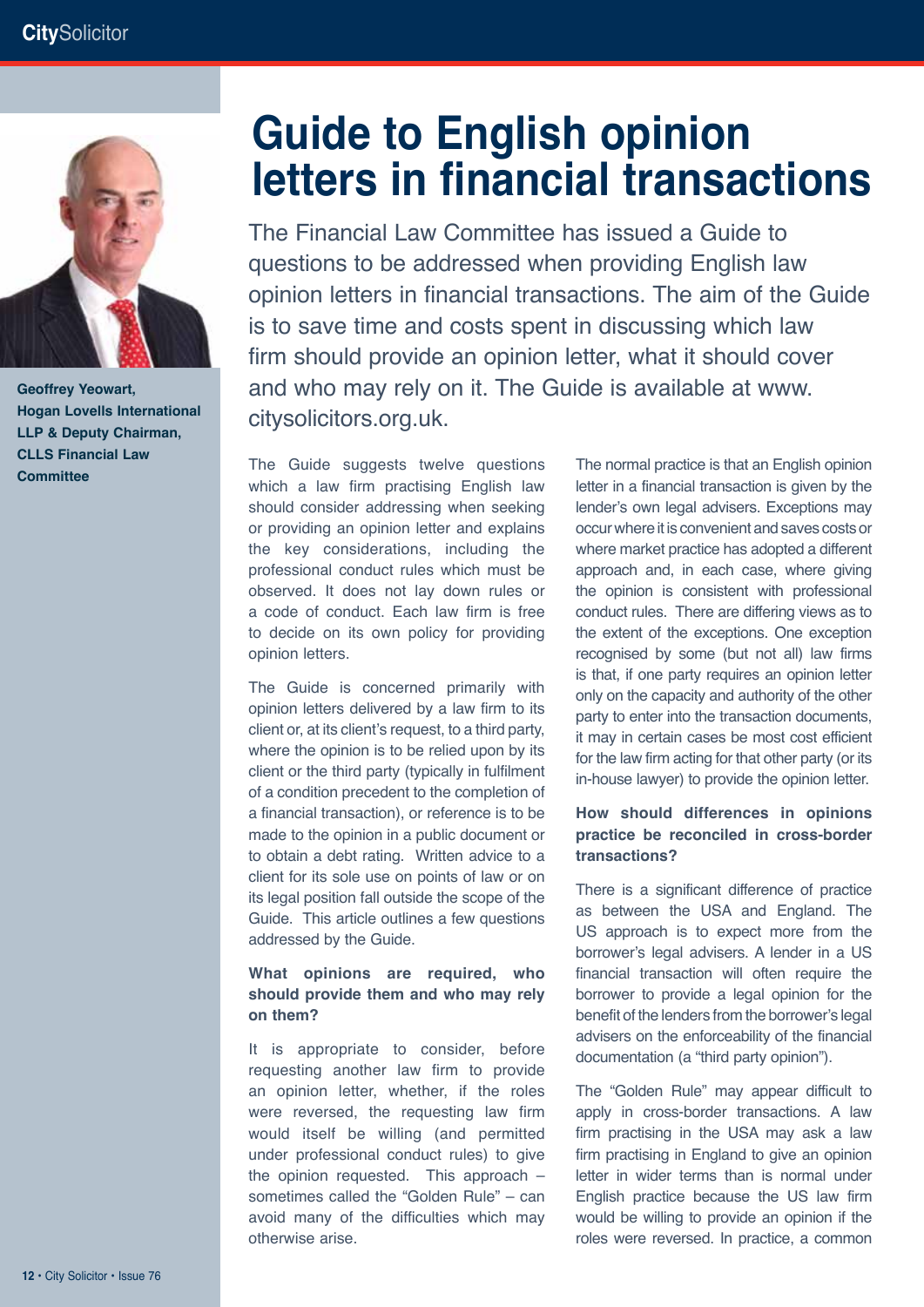answer (which is consistent with professional conduct rules) is that the opinion letter should be given by reference to the practice generally applicable in the jurisdiction whose law is the subject of the opinion. So, an opinion letter on English law would take into account the normal approach that applies in England and an opinion letter on New York law would take into account the normal approach which applies in New York.

#### **What issues need to be considered when a law firm is requested to provide an opinion letter to a third party?**

The Guide examines several factors which are relevant. In particular, applicable professional conduct rules must be observed where, for example, a request for a third party opinion may give rise to a possible conflict between the law firm's duty to its own client and the responsibilities assumed by it to the recipient of the opinion. Additionally, the giving of the requested opinion letter may have the effect that responsibility for advising the addressee in relation to certain features of the transaction is transferred inappropriately from the law firm acting for the addressee to the opinion provider (being the law firm acting for the other party).

#### **What is the purpose of an opinion letter?**

The primary purpose of an opinion letter is to state conclusions of law as to the ability of a party to enter into and perform its obligations under an agreement and/or the legal effect of the agreement. Most opinion letters are subject to at least some qualifications.

An opinion letter often states conclusions of law without explaining the legal analysis leading to those conclusions. Closing opinions in financial transactions do not normally address the legal consequences if, for example, the contracting party covered by the opinion were to enter into insolvency proceedings. The possibility of a party entering into insolvency proceedings would involve complex legal issues. The time and expense involved in the analysis of these issues may be disproportionate in the context of the transaction. Thus, the opinion letter will normally include a qualification that any opinion is subject to all provisions of insolvency law and other laws affecting creditors' rights generally.

An opinion explaining the legal analysis (a "reasoned opinion") may be requested in the case of securitisations or netting arrangements or otherwise to satisfy the requirements of rating agencies or regulators. It may be required to address the impact of insolvency proceedings on the enforceability of contractual obligations.

It is often regarded as inappropriate for a law firm to give an opinion as to the nature and effect of security or its registrability, unless it has been or is responsible for preparing and, if applicable, registering the security documents. Even if a law firm has prepared the security documents, it may be unwilling to opine on priority, unless the legal position is capable of being established conclusively by priority searches at the relevant registry (as, for example, in the case of mortgages of registered aircraft or land).

#### **What is the proper role of the opinion provider?**

The views contained in an opinion letter are expressions of professional judgment on the legal issues addressed and not guarantees that a court will necessarily reach a particular decision. The provider of an opinion letter may be liable to the addressee if the opinion is negligently given, but is not necessarily negligent merely because an opinion proves to be at variance with a decision ultimately reached by a court at a later date. The provider of an opinion letter is not an insurer against risks which may affect the parties.

#### **What approach should be taken in an opinion letter on factual issues?**

The Guide highlights the importance of the distinction between fact and law. An opinion letter will generally be given only on specific questions of law. The provider of an opinion letter is not a warrantor of factual matters. An opinion letter is invariably expressed to be based on relevant factual assumptions. These assumptions may in turn be covered by warranties given by one party to the other in the transaction documents.

#### **What is best practice as to the form of opinion letters?**

The Guide provides examples of best practice. For instance, an opinion letter should use a recognisable format and language which assists the reader to evaluate its contents and to identify any unusual assumptions or qualifications. The terms of the opinion should also be complete and self-reliant.

Unless a detailed, reasoned opinion is required, the purpose of an opinion letter lends itself to the use of language as concise as its subject matter permits. The language should be easily intelligible and the letter clearly laid out. A key statement, such as that an agreement is valid, should not be buried in a mass of intricate legal technicalities. The reader may otherwise fail to draw the correct conclusion. Care in wording assumptions and qualifications is also important. Where an opinion letter is given to a client, it is helpful not only to the recipient but to the law firm providing it, since it defines the scope (and, at least in a reasoned opinion, records the substance) of the opinion given.

The Guide will be a useful aid to all practitioners who provide opinion letters on English law.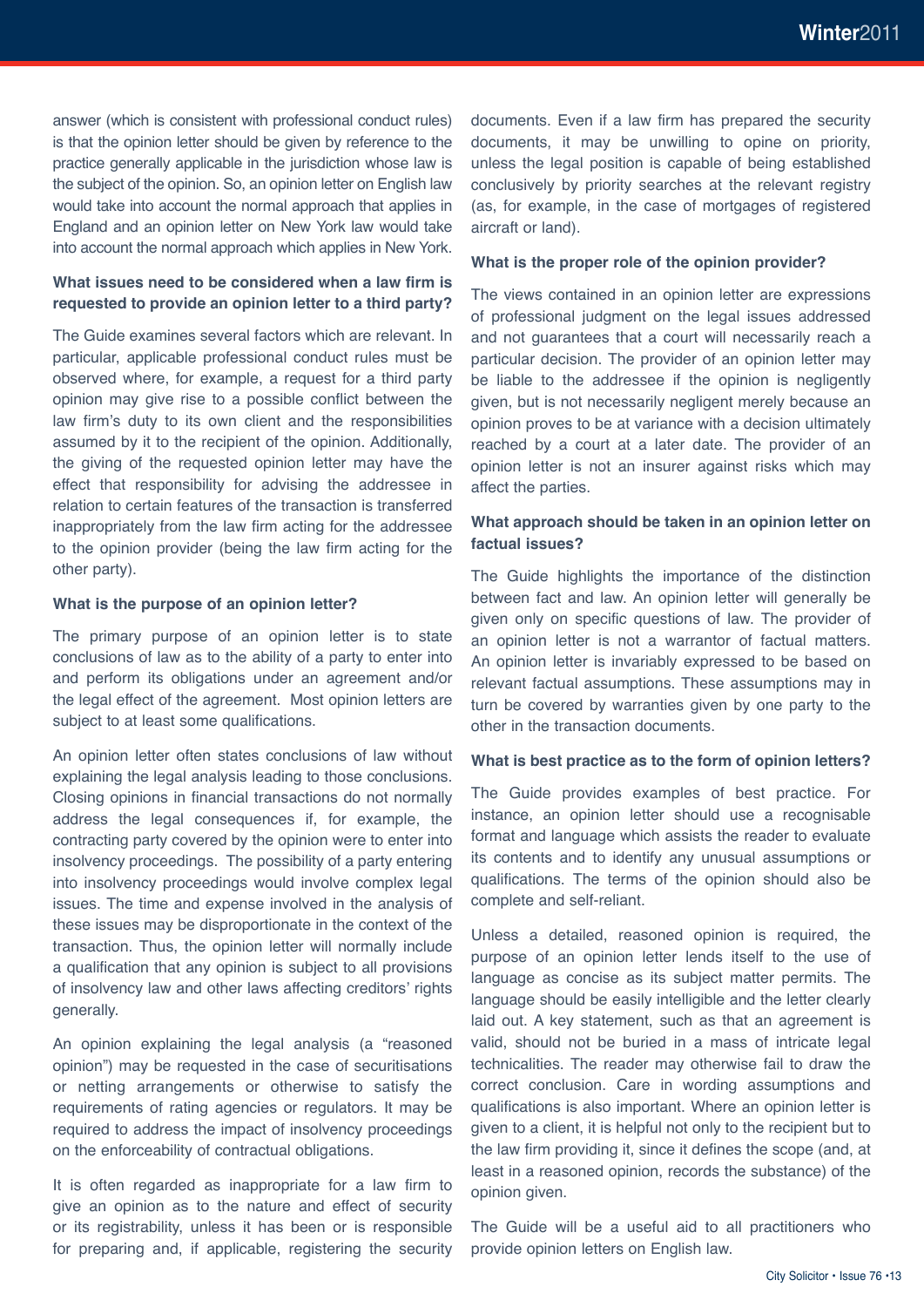**Eversheds LLP, Liveryman**

# **Livery Dinner at Carpenters' Hall Hall Cornelius Medvei,**

The 2011 Livery Dinner was held in Carpenters' Hall on London Wall, the site of that Company's Hall since medieval times.

One of the great pleasures and privileges of belonging to a Livery Company in the City of London is the sense one has of being part of an ancient fellowship which has endured and prospered over many centuries, maintaining its purpose and values but adapting constantly to changing – and often challenging – times. Living as we do in quite challenging times it was, I felt, very apposite to be holding our Livery Dinner in the relatively modern surroundings of a truly medieval Livery Company whose Livery hall rose again in unapologetic splendour following its predecessors destruction by bombs in 1941. Moreover, like our own Company, it continues to play a significant role in the craft which brought it in to being.

The Hall itself – its two predecessors having been destroyed, the first by fire in the 19th Century, the second as I mentioned by enemy action in the 20th - is a resplendent example of mid 20th Century tastes enhanced by exceptional craftsmanship. At least 18 different kinds of wood have been used throughout the building which was intended as a showcase for the craft of carpentry. Linking the present hall with its predecessors are some splendid wall paintings which survive from the first hall where they were painted in 1571.

In these splendid surroundings guests were greeted by the Master, the Senior Warden and the Junior Warden as they arrived and then loosed into a throng of Liverymen and women, our official guests and our many private guests. (For those of you who, being lawyers, want some hard facts, the count was as follows: of a total of 179 attendees there were 73 Liverymen, of which 8 were newly admitted this year; 43 official guests covering 17 Livery Companies; 52 individual guests; 2 Prize Winners (Company & Wig & Pen Prizes); 6 legal quests; 1 High Sheriff; Our Auditor and Chaplain.)

I am a great believer in the idea that eating together strengthens bonds of friendship and performs an essential role in the life of the Company. That is all the more true when the dinner itself is as splendid as it was on this occasion. I particularly enjoyed the roast fillet of beef which was perfectly complemented by the claret – Clos de Marquis 2001. The formal part of the evening in the shape of the speeches (which followed a little after the Master had graciously taken wine with new Liverymen, myself included) mixed the light hearted with the desperately serious. The light hearted included the Junior Warden's traditional toast to the Guests and, to wrap things up, a response to our guest speaker by the Master who in giving it also revealed his unusual military career as a member, at different times, of all three of Her Majesty's Armed Forces.

The serious came in the form of a wellbalanced and measured argument from The Rt. Hon Lady Justice Hallett when responding to the Junior Warden's Toast to the Guests. Warning the profession against the rather dangerous complacency which she sees in the face of a multi-pronged attack on the profession by politicians, she carefully unpicked an all too common confusion which exists amongst the general public around the terms professionalism and consumerism. She also expressed concern as to who, in the brave new world post the Legal Services Act, will ensure that lawyers in future act in accordance with their legal duty rather than in the interests of their bosses and shareholders.

Lady Justice Hallett said she was concerned that the profession, which has a duty to care about its future – in our own and our country's interest – was standing to one side whilst those with no such duty or interest inflicted permanent and irreversible damage on us and our reputation in pursuit of an ill thought through desire to act in the best interests of consumers by attacking professionalism as a protectionist gambit that damages, whilst purporting to protect, consumers.

As we all know, nothing could be further from the case. It is hard to believe that market forces will provide better protection for consumers than well regulated, properly trained and qualified professionals who put their clients' interests first. Moreover, from the self-interested perspective of the country as a whole there is also the fact that, in 2010 for example, UK legal services generated 1.3% of UK GDP. Around the world our competitors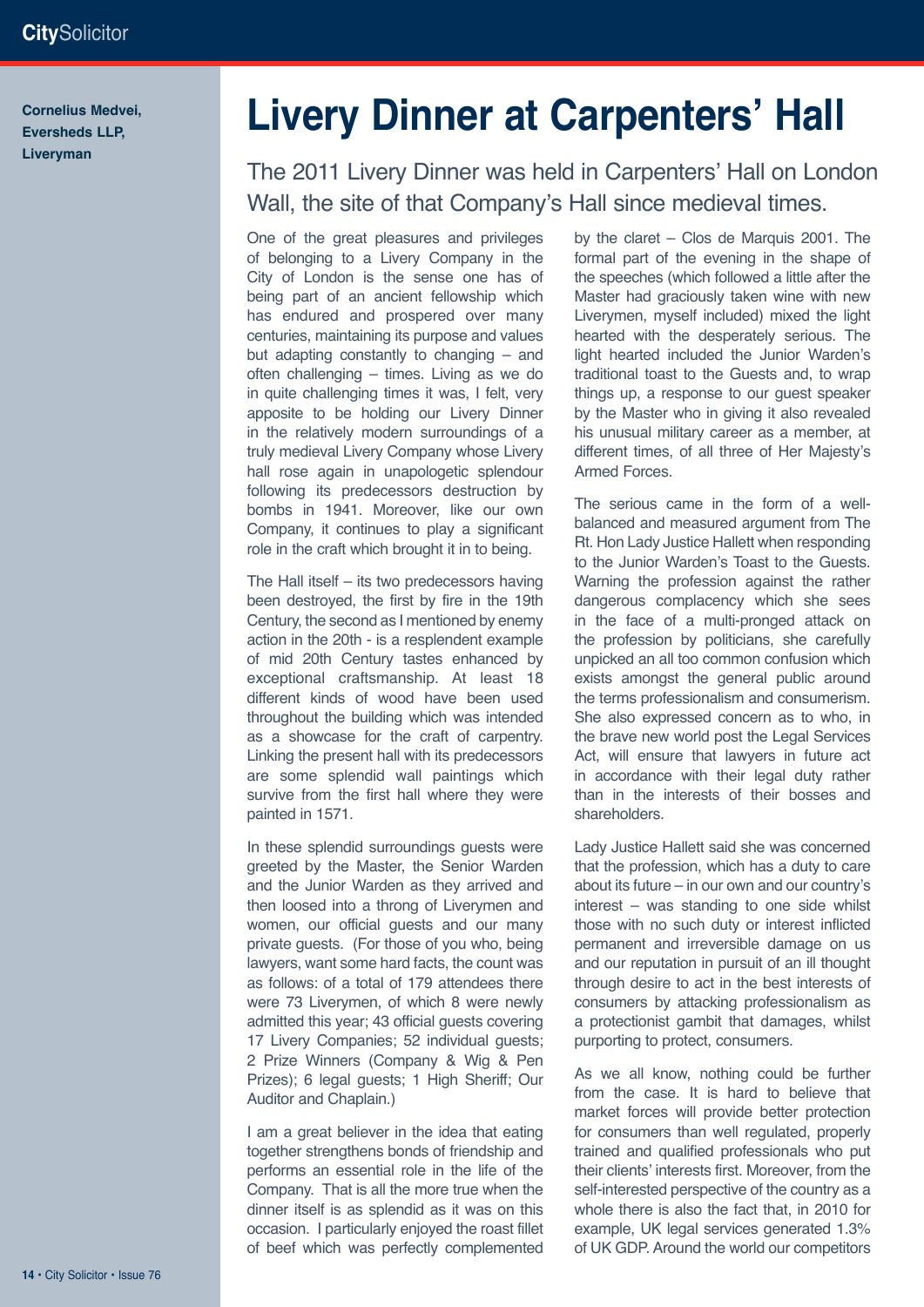have been striving for decades to raise their standards of probity, professionalism and the rule of law to those of the UK legal profession.

> Perhaps most tellingly, Lady Justice Hallett pointed out that putting the regulation and oversight of the profession in the hands of the SRA and the Legal Services Board, a lay body appointed by the Government, meant the profession was now in the hands of the Executive, an outcome which runs counter to all the tenets of the rule of law. The message to the world is now that we are a profession under Government control. If we are in any doubt of that we have only to look

at the legislation which makes it clear that the role of the Legal Services Board is to support the Ministry of Justice's overall aims and objectives. That is a role very different to our centuries old duty to serve the interests of justice without fear or favour.

From the rousing terms of Lady Justice Hallett's Toast to the carousing common whenever two or more lawyers are gathered together in pursuit of pleasure was but a step and the evening ran off in a gentle buzz of conversation and, for one or two of those present, haze of delicious alcohol.

### **FAY LANDAU, MBE**

**On Friday 25th November, the Grand Hotel in Brighton, was the venue for a Memorial Tea Party in memory of Fay Landau MBE. Among the guests present were: John Young, Past Master of the City of London Solicitors' Company and Janis Purdy and Vivien Stern, both from the Sole Practitioners Group.**

Fay had had two separate circles of friends and colleagues, in Brighton and others London-based, so it would have been difficult to arrange one event that would attract her friends and colleagues from both. As it was, at the venue fixed in Brighton, naturally her local friends and contacts from that area were mostly the attendees. There were some beautiful photos of Fay on display, including one of her in a vintage car, and one receiving the MBE award.

The attendees were all truly loyal supporters of Fay, including her long-standing secretary of 30 years. All who were there had fond and interesting memories of her, and there was non-stop talk about her during the event, which no doubt would have made her smile.

There was a total of four of her secretaries from over the years. The Gang of 4 were inseparable. They all remembered (among other things) Fay's long letters, which had become longer over the years! The husband of one had volunteered his services - free of charge - to Fay for doing the filing. He was amused by the memory that despite the absence of any salary, this had not prevented Fay from criticising his job performance as "the slowest filer ever"! He had remonstrated that this was because he did his job properly, reading things before putting them away. This defence had cut no ice at all with Fay!

One lady told me that she had been a client, and Fay had been the best solicitor she had ever had. As I moved around and gradually talked to more people, it became obvious that Fay had made a big impact on everyone's lives.

The consensus of all at the end was this had been a very fitting gathering for Fay, and she herself would have enjoyed it immensely.

**Vivien Stern, Sole Practitioners Group**

### **Fox asks whether better things are electric (cont. from back page)**

My most exciting drive in an electric car was a couple of years ago at the U.K. launch of the Tesla Roadster, designed in California and built on a Lotus chassis. I was impressed. The recently announced Model S Tesla saloon is claimed to deliver up to 300 miles per charge. The batteries are liquidcooled lithium ion cells which enable the car to leap from 0 to 60 in 5.6 seconds.

The most sophisticated solution to the range problem is that developed by Better Place, a company which provides infrastructure for electric vehicles. As well as a neat charging point which can be conveniently located at home or in a shopping centre car park, this company has designed battery switch stations. Occupying less space than a car wash these stations use an ingenious robotic system to replace a depleted lithium-ion battery with a newly-charged battery. On board electronics monitor battery power and warn the driver when there is approximately 25 miles of power left in the battery; the satellite navigation system then directs the driver to the nearest battery switch station. The car is driven over what looks like a maintenance pit.

Within less than 5 minutes, an automated system washes the underbody, initiates the battery release process, lowers the depleted battery from the vehicle, places it on a storage rack for charging and installs a fully-charged battery into the waiting car.

I watched this system being demonstrated and then drove a development version of the Renault Megane fitted with the electric motor and electronics of the new Renault Fluence; this model has been designed from the ground up to offer a choice between petrol, diesel and all-electric power units. Electric versions will be leased rather than sold; monthly payments will probably include battery maintenance and replacement as well as vehicle depreciation. The car which I drove exhibited all the most desirable features of an electric car: exceptional torque, zero emissions and a virtually silent ride.

The solution to range anxiety is in sight. Electric vehicles are the way of the future.